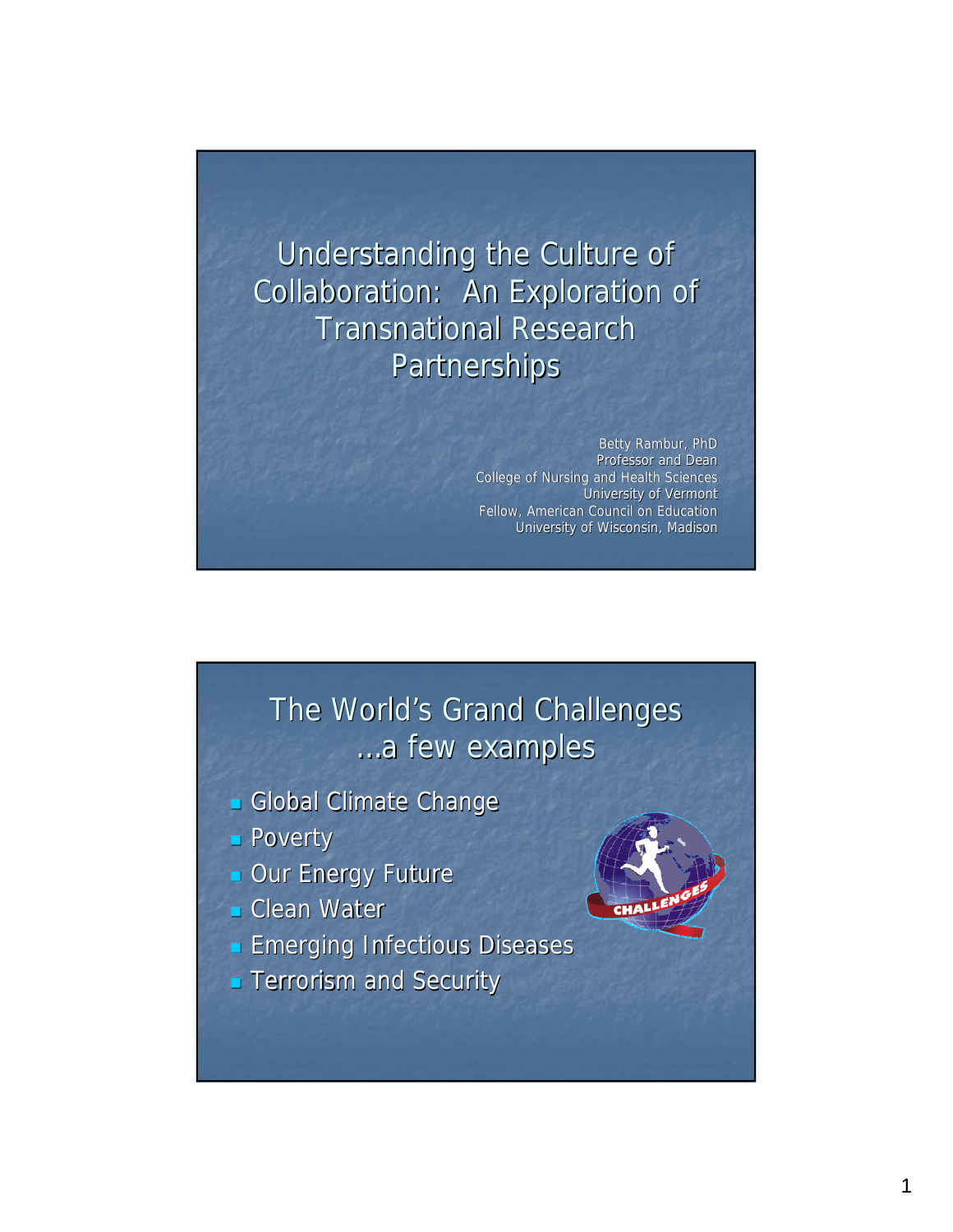## Society's Challenges

 $\blacksquare$  Scale--increasingly transnational

- Scope---beyond a single discipline, institution, or nation
- $\blacksquare$  Calls for
	- $\blacksquare$  Multi-institutional approaches to what used to be done in isolation
	- $\blacksquare$  Transdisciplinary Teams
	- Global Partners



## The Promise of Global Research Partnership

- Amass and harness resources
	- **Intellectual**
	- $\blacksquare$  Material
- **Augment institutional gaps**
- $\blacksquare$  Innovation
- $\Box$  Speed of discovery
- $\blacksquare$  Offer complementary strengths
- $\blacksquare$  Intellectually diversify the team

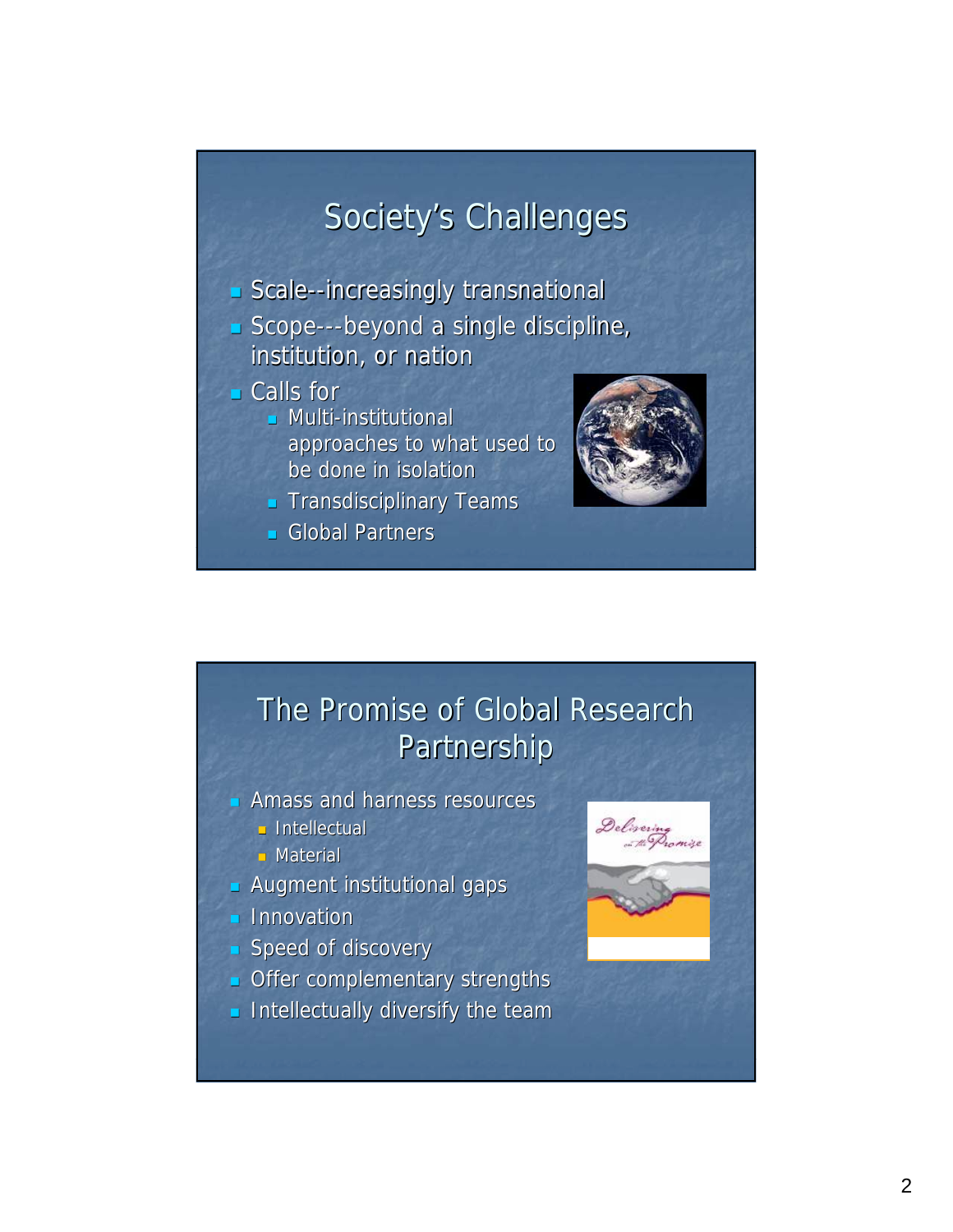## Aim

 $\blacksquare$  To describe practices that support or deter multinational, interinstitutional research collaboratives, as perceived by involved individuals individuals

## Two-Fold Sampling Strategy

Collaboratives deemed to be successful Collaboratives deemed to be successful



Collaboratives deemed as not successful Collaboratives deemed as not successful



Denrell, J. (2005). Selection bias and the perils of benchmarking. Harvard Business Review: 83(4), p 114-121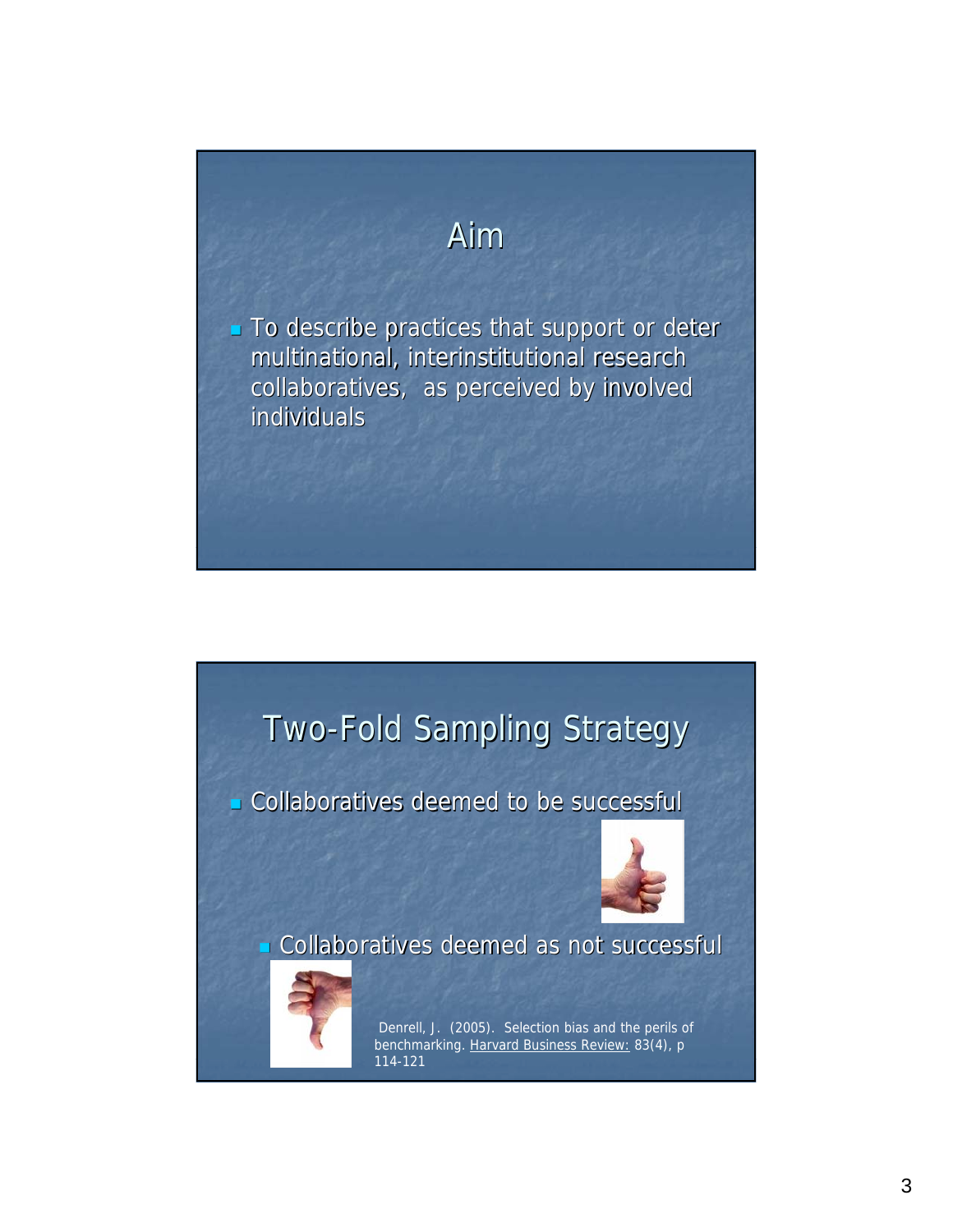## **Methods**

#### **Design**

- **Case study**
- **Semi-structured interview**
- **Purposive Sample** 
	- $-15$  cases
	- $-4$  continents
	- Data gathered between October 2007-April 2008

### Findings... An Array of Distinct Categories

- Differ in Number & Type of Interface
	- Few/tangible Few/tangible
	- **Multiple/subtle**
- **Each Additional Interface** 
	- $\Box$  Increases interaction costs
	- $\Box$  Increases time to both data collection and research outputs research outputs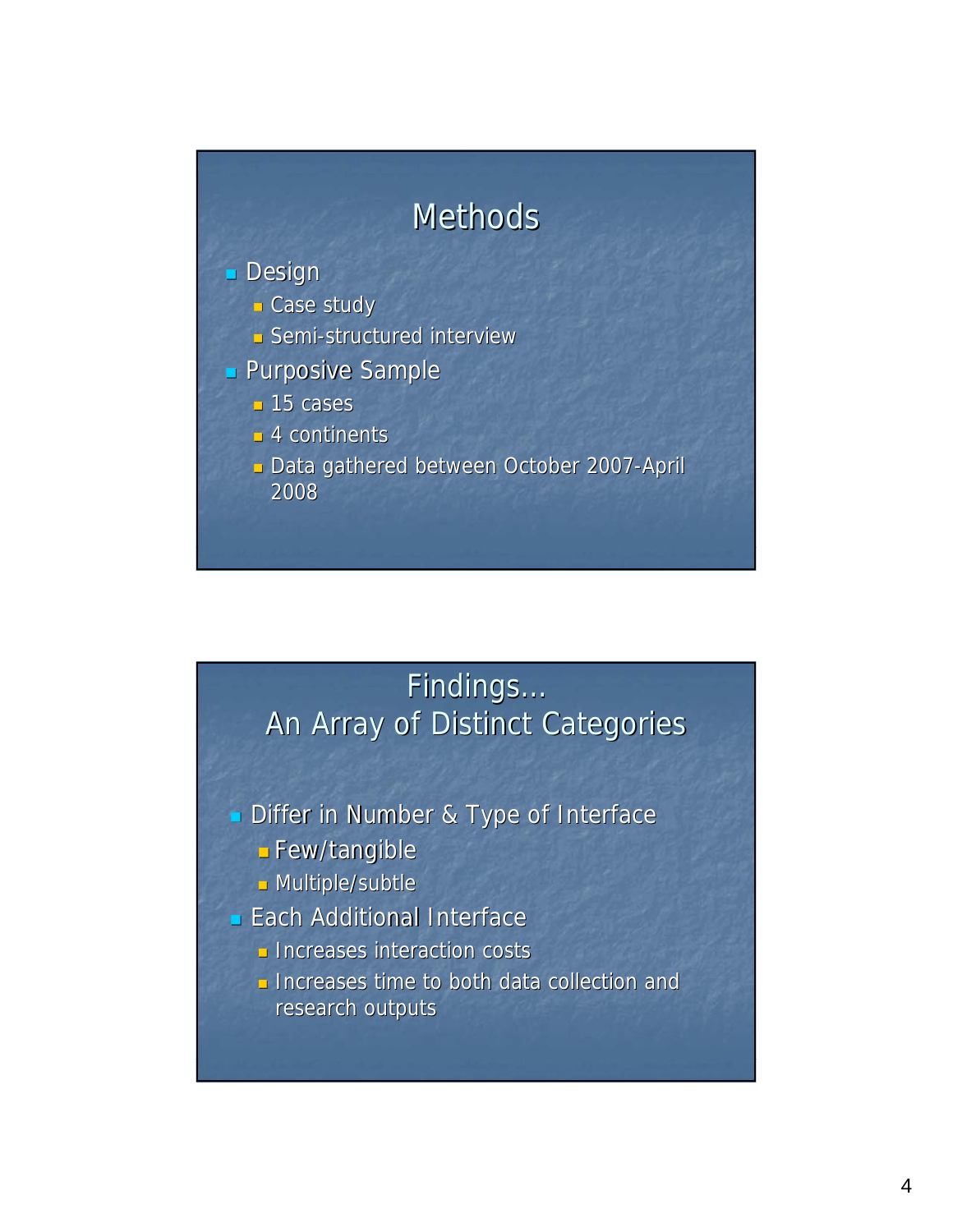## Thus…

**Practices that best support inter**institutional research vary dramatically, depending on the nature of the collaborative

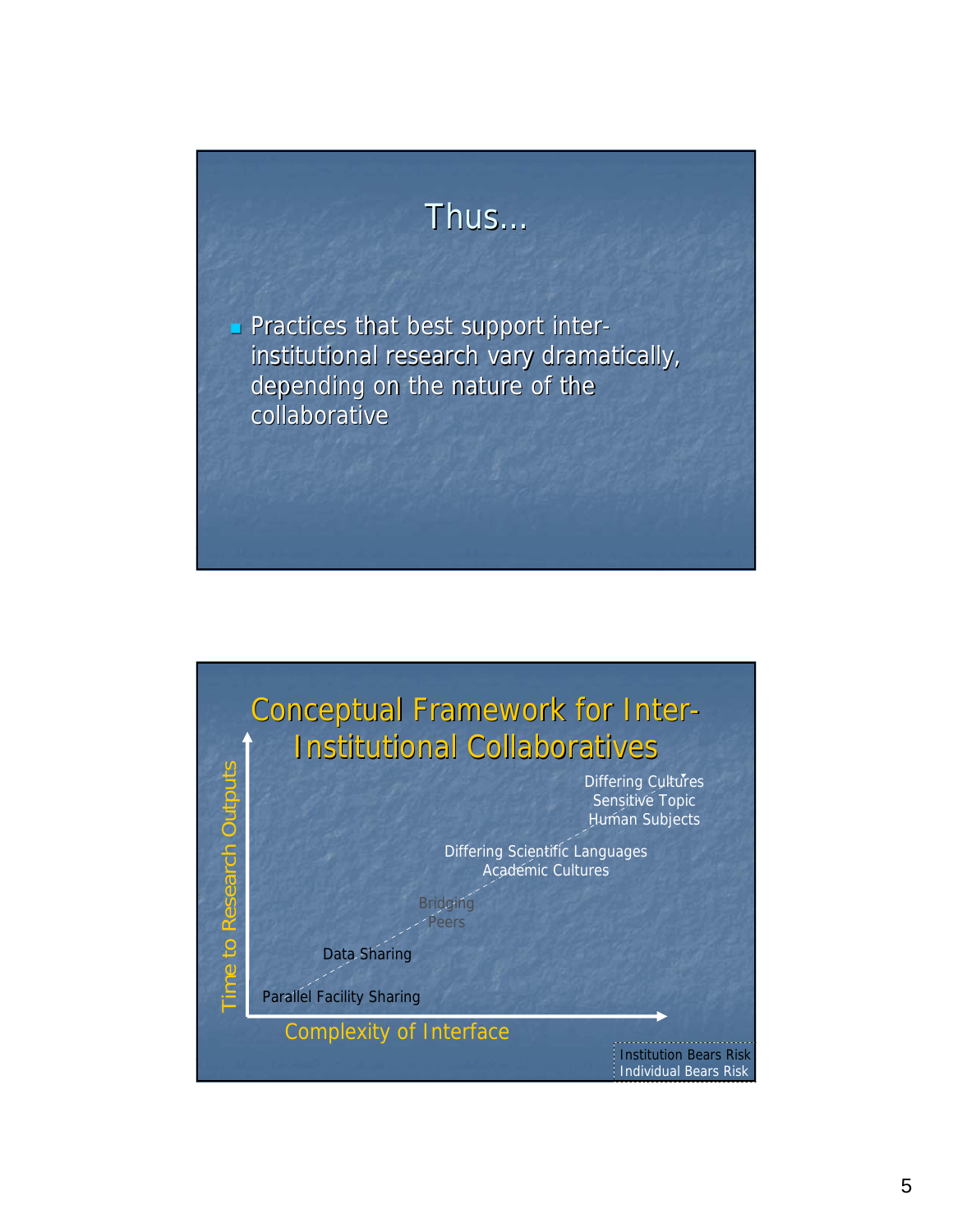#### Findings: Categories of Inter-**Institutional Research**

- $\blacksquare$  #1: Parallel facility sharing
- $\overline{\phantom{a}}$  #2: Data sharing
- $\blacksquare$  #3: Bridging peers-Collaboratives with a single scientific language and culture
- $\blacksquare$  #4: Collaboratives with diverse scientific languages and cultures, not involving human subjects or sensitive topics
- $\blacktriangleright$  #5: Collaboratives involving human subjects and/or culturally or politically sensitive topics

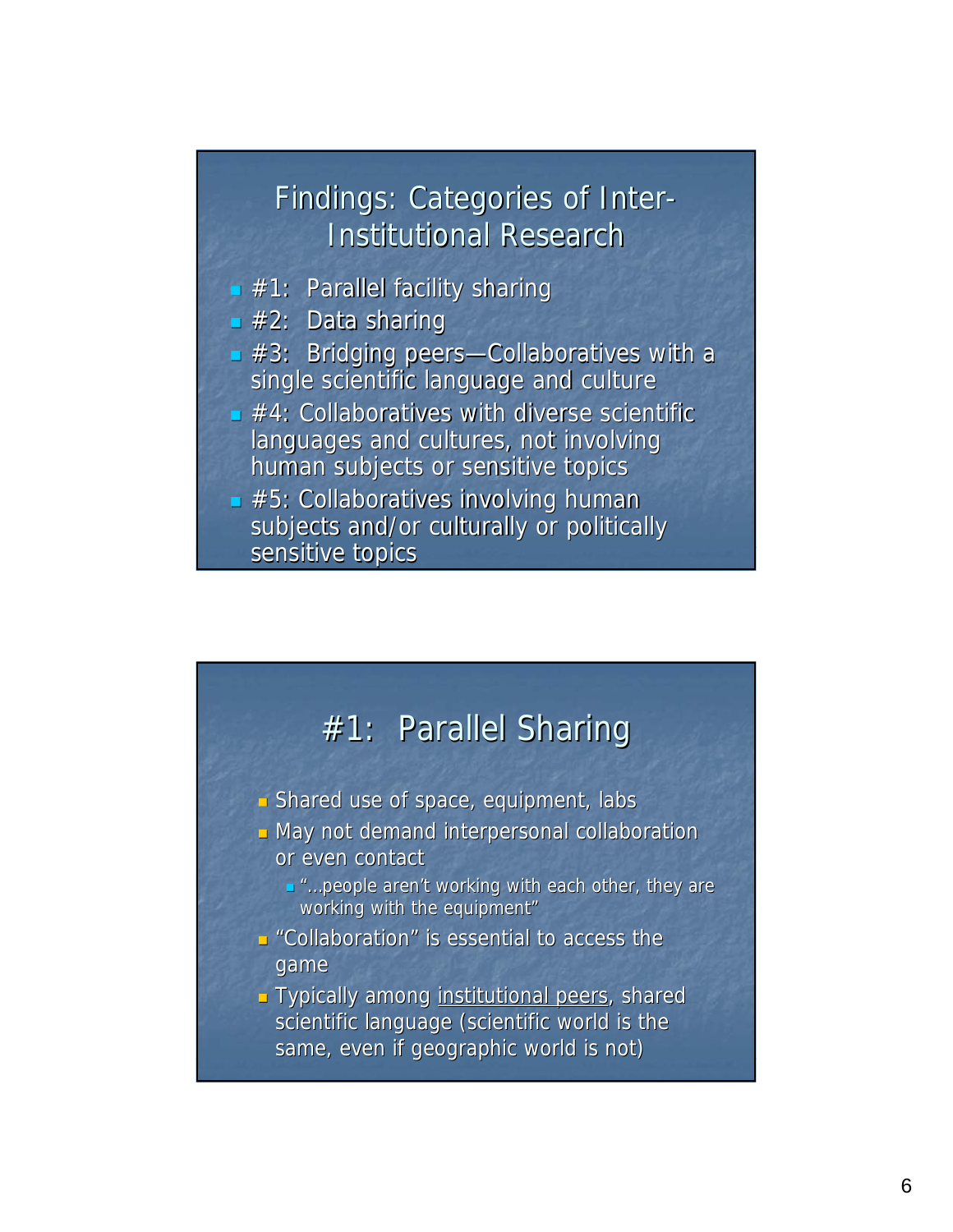#### Characteristics of Parallel Sharing Characteristics of Parallel Sharing

- **Institutional agreements, clear rules, defined** protocols support coexistence
- $\Box$  Administrative champion
- **Additional funds spur added productivity**
- $\blacksquare$  Rapid path to faculty productivity ■ "…the table is set."
- **Intellectual property issues may emerge as Intellectual property issues may emerge as** actual interaction evolves

## Parallel Play

**Term is from developmental psychology** (Mildred Parten, 1932)

Preschool children play beside each other,

not with each other  $\blacksquare$  Foundation for later

more cooperative play more cooperative play

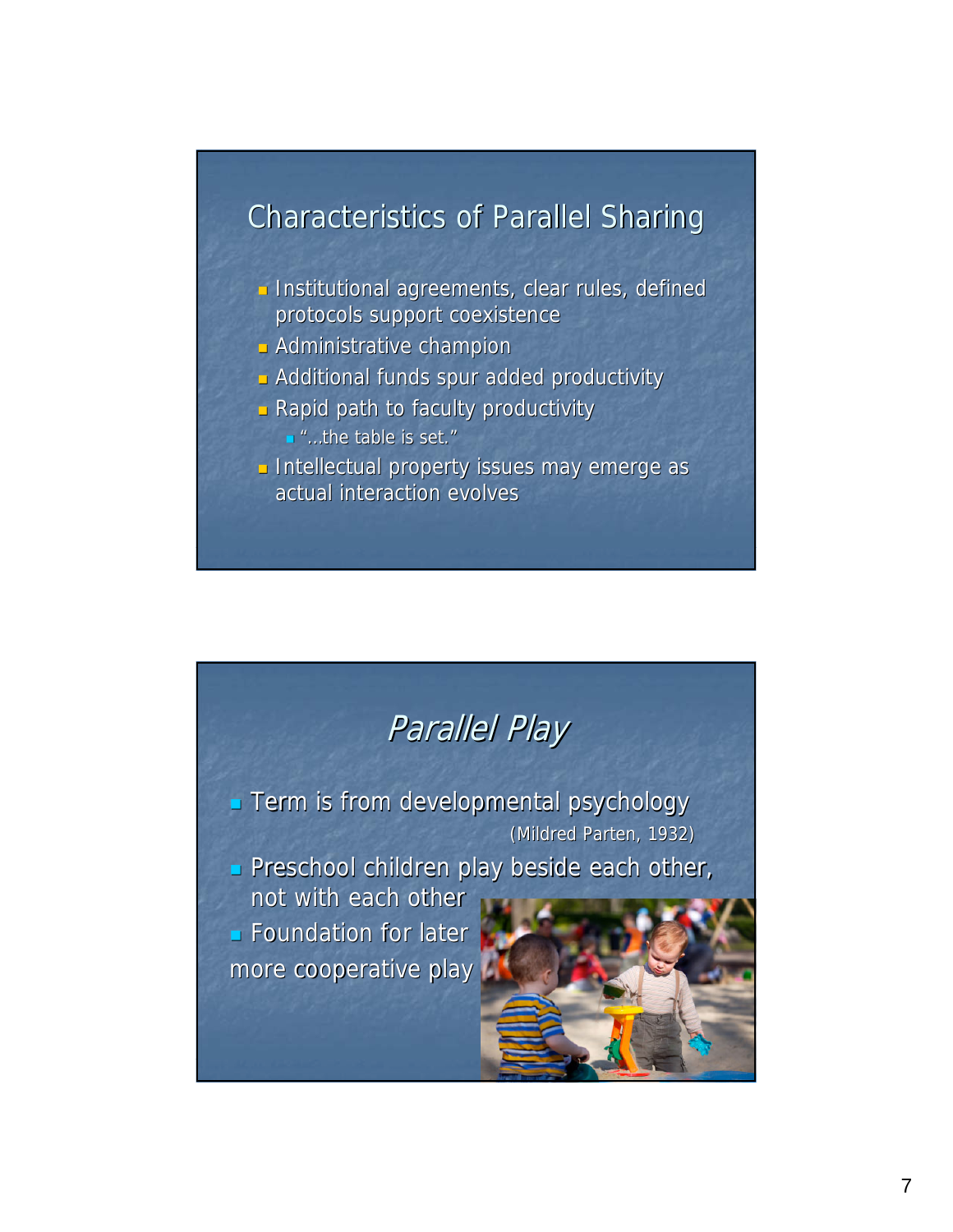### #2: Data Sharing Collaboratives

#### $\blacksquare$  A. Voluntary

- **Typically successful**
- $B.$  Mandated *de facto* 
	- Typically successful Typically successful
- C. Mandated post hoc
	- **Typically troubled**



#### $\blacksquare$  Sharing

- Data
- $\blacksquare$  Electronic images
- **Techniques/technology (after patent)**

#### **Impetus**

- **Collateral gain**
- **Functions like a "parallel" model**
- **Champion not notable**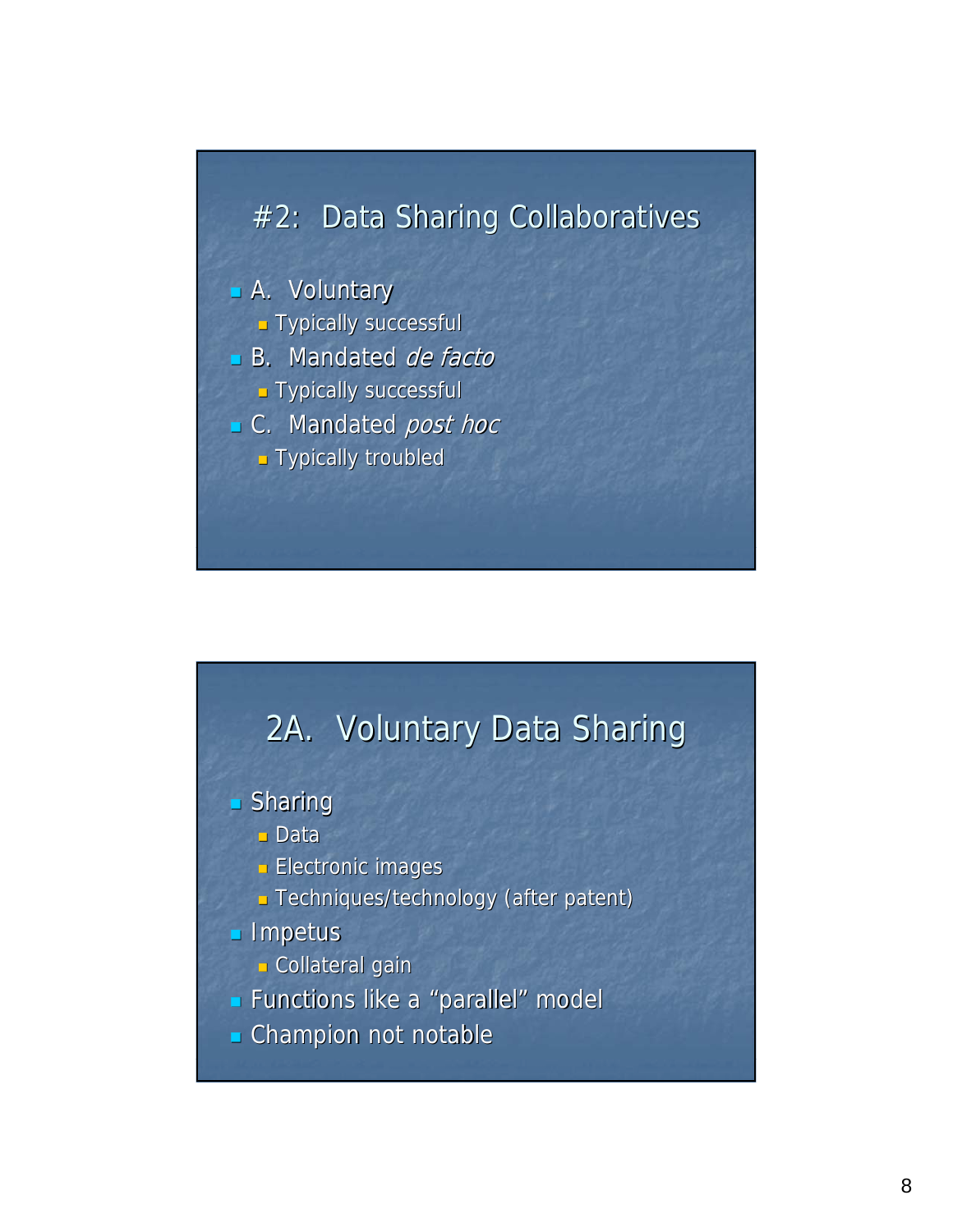### **Mandated Data Sharing**

#### **2B.** Monitoring networks

- **Effective—coexistence is an** *a priori* **assumption**
- Guided by gate keeping protocols
- **J** Uniform scientific language and expectations
- 2C. Mandated post hoc
	- **Collaboration forced**
	- $\blacksquare$  Not productive
	- " "Scientists want to protect their ideas and their data...it is our capital"
	- **D** Minimum of what must be shared will be shared

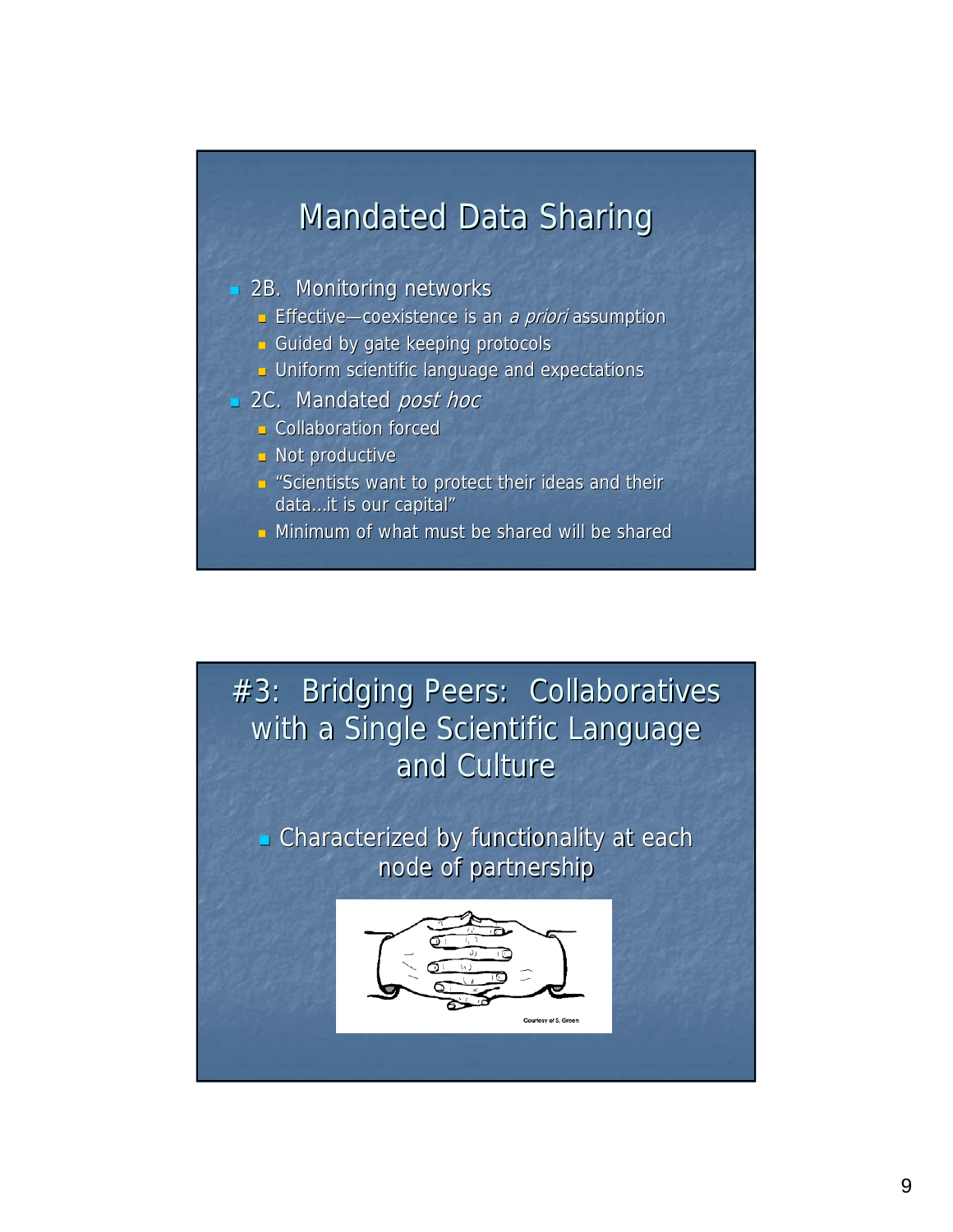## **Common Characteristics**

 $\blacksquare$  Nature of the work is transnational

**Investigators had early experiences with** research in at least two countries (not just travel abroad)

 $\blacksquare$  Intergenerational mentoring

#### Characteristics Continued Characteristics Continued

- Shared scientific language
- $\blacksquare$  Peer institutions
- **Often enabled by modest funding**
- **Champion of some sort may enable** that funding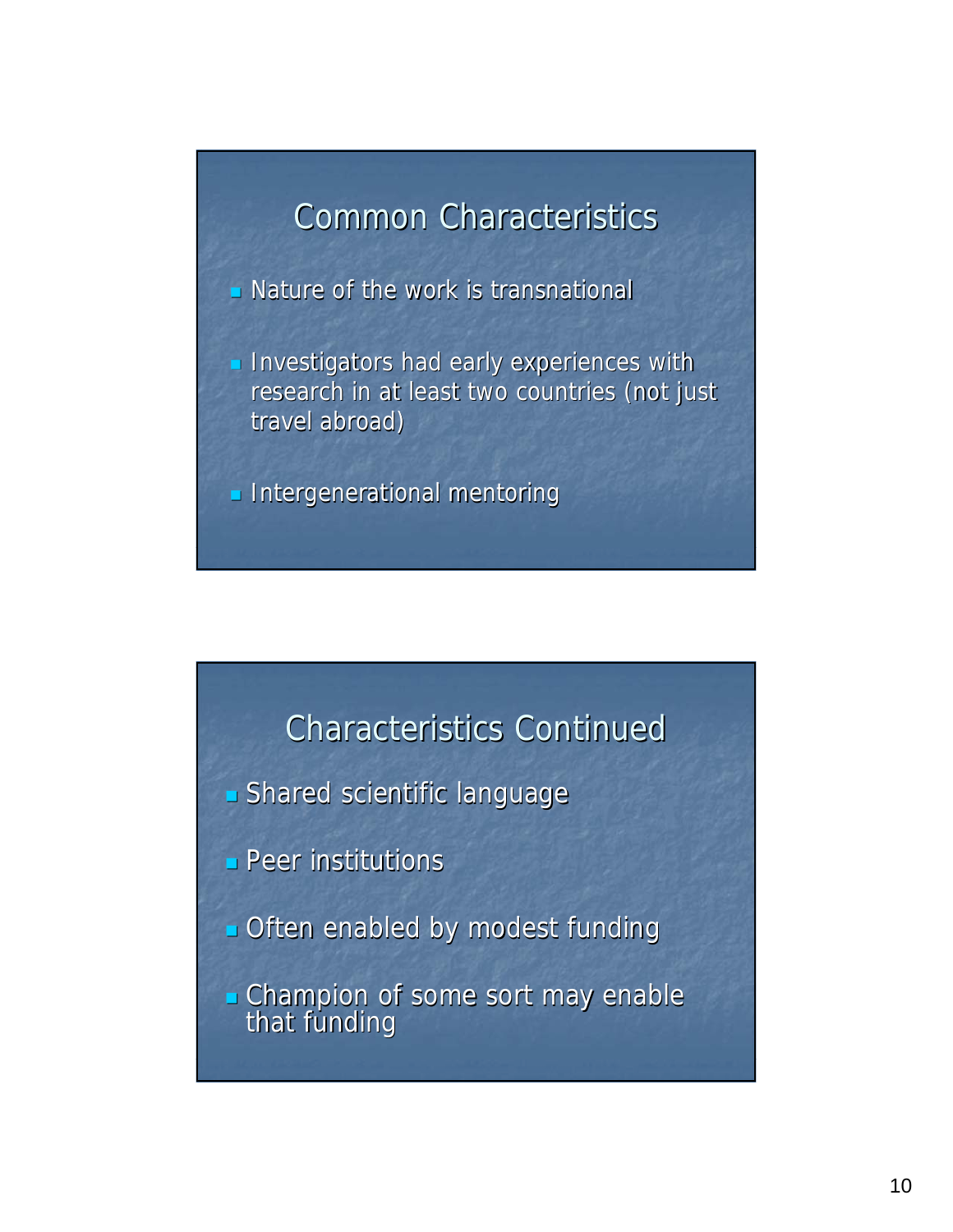## **Disabling Factors**

**Partnership is not equally valued by both** institutions

- $\blacksquare$  Research evolves questions that require connection where none exists
	- $\Box$  New institution or nation
	- $\blacksquare$  New scientific language

 $#4:$  Collaboratives with Diverse Scientific Languages and Cultures not involving human subjects or sensitive topics

More barriers and challenges noted

**Time, leading to concerns about decreased** productivity

**Disagreements and frustration regarding** appropriate ways to proceed when issues arose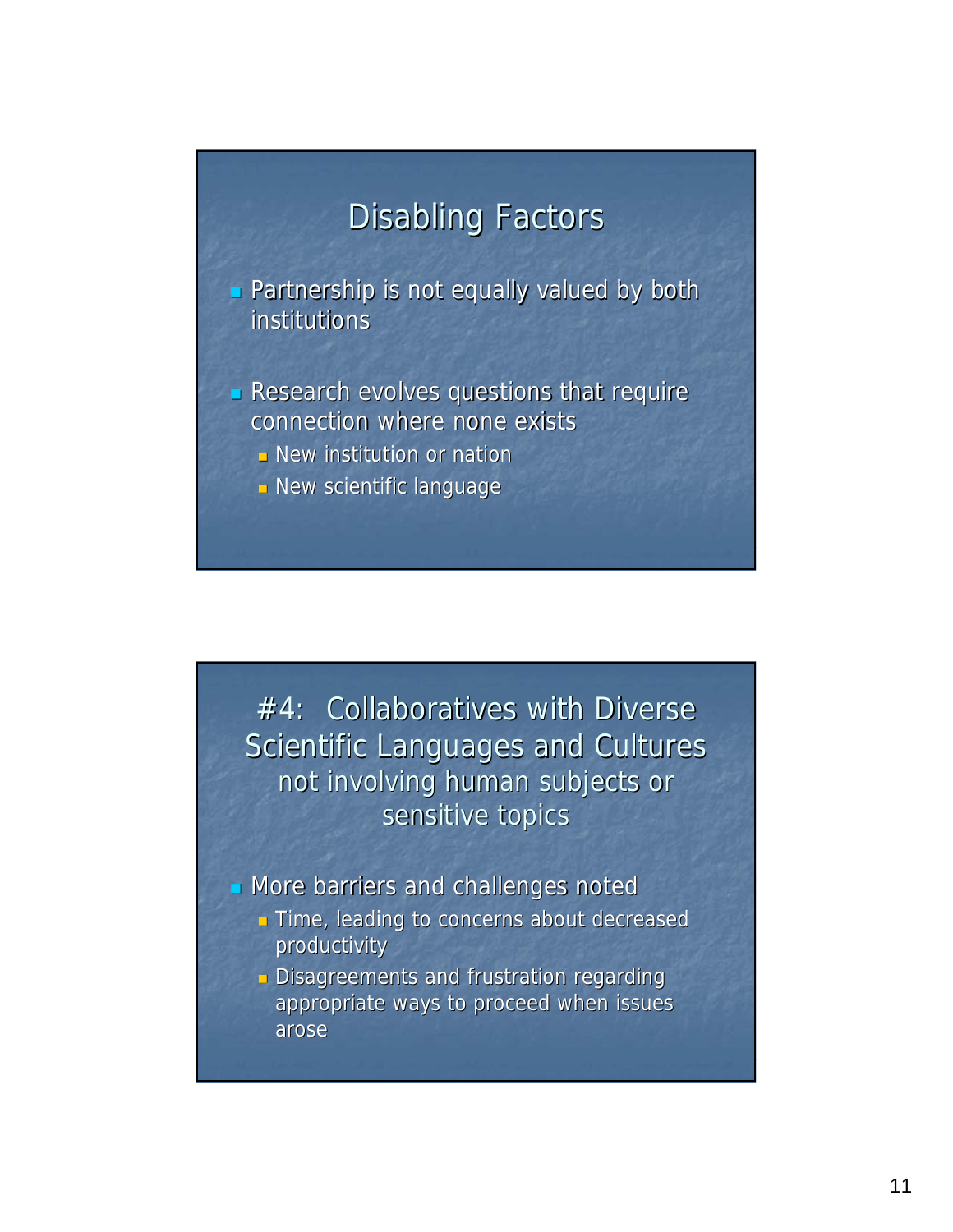## Challenges

 $\blacksquare$  Heightened when institutions were not peers or seldom met face-to-face

 $\blacksquare$  Clarity of the construct of study matters

 $\blacksquare$  Clarity of the goal matters

## Interdisciplinary Work Can Create **Challenges**

 $\blacksquare$  "Sometimes there are different scientific languages....may make it difficult for some of the partners to have the work valued in their own institutions."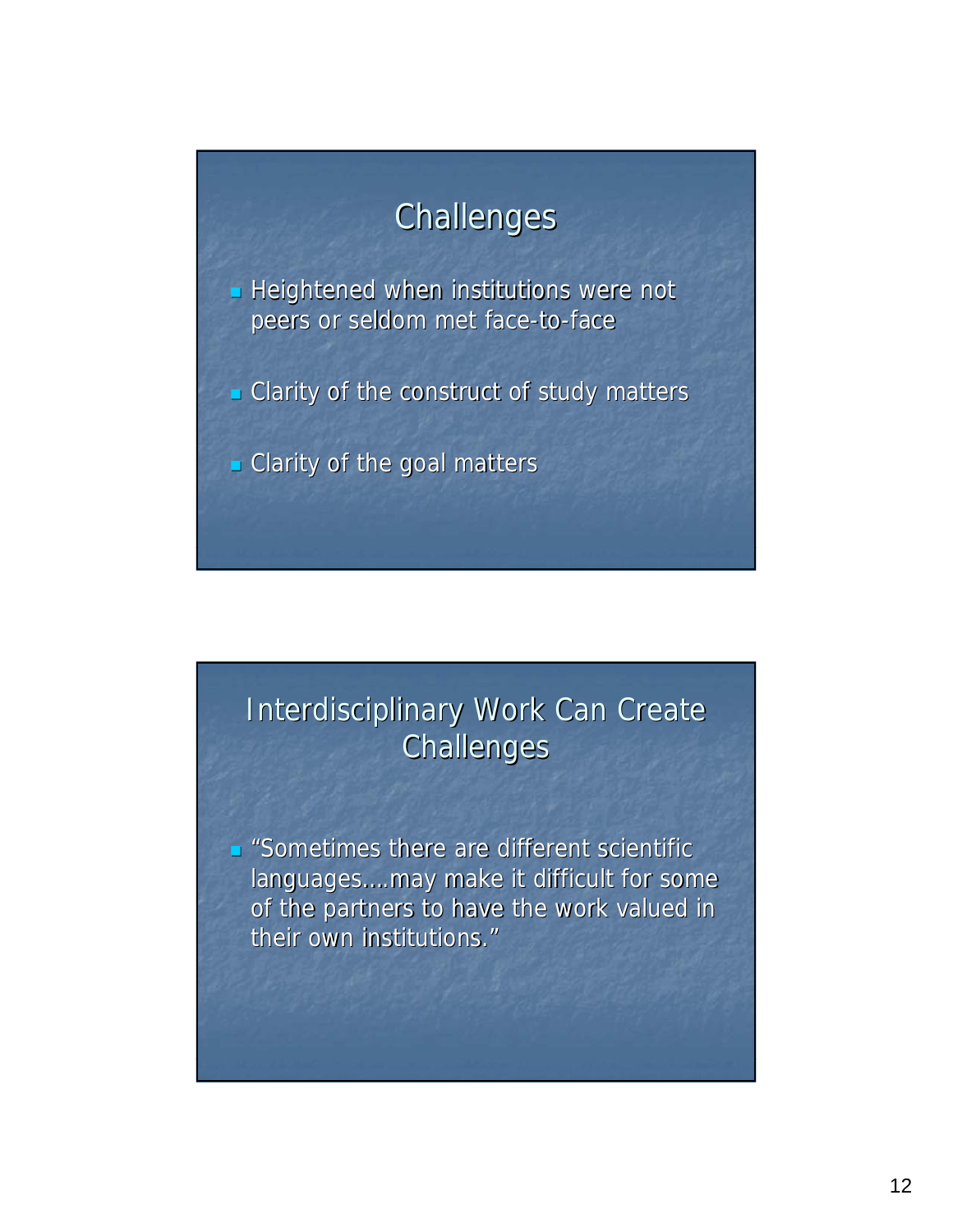Academic Culture Can Also Challenge Clarity of Purpose

 $\blacksquare$  "It is important that the research culture of your partners is similar, otherwise you may be judged doing weak work at home, yet it is fine for your collaborators."

## Time is a Key Factor: Illustrative Comments from Senior Faculty & Administrative Proponents Administrative Proponents

"There are significant costs. Time, travel-- grants<br>take longer to develop."

"Inexperienced faculty often underestimate costs, what this sort of interaction really takes."

"These efforts take time, and a young faculty member's productivity might be lower, so for assistant professors it is too scary.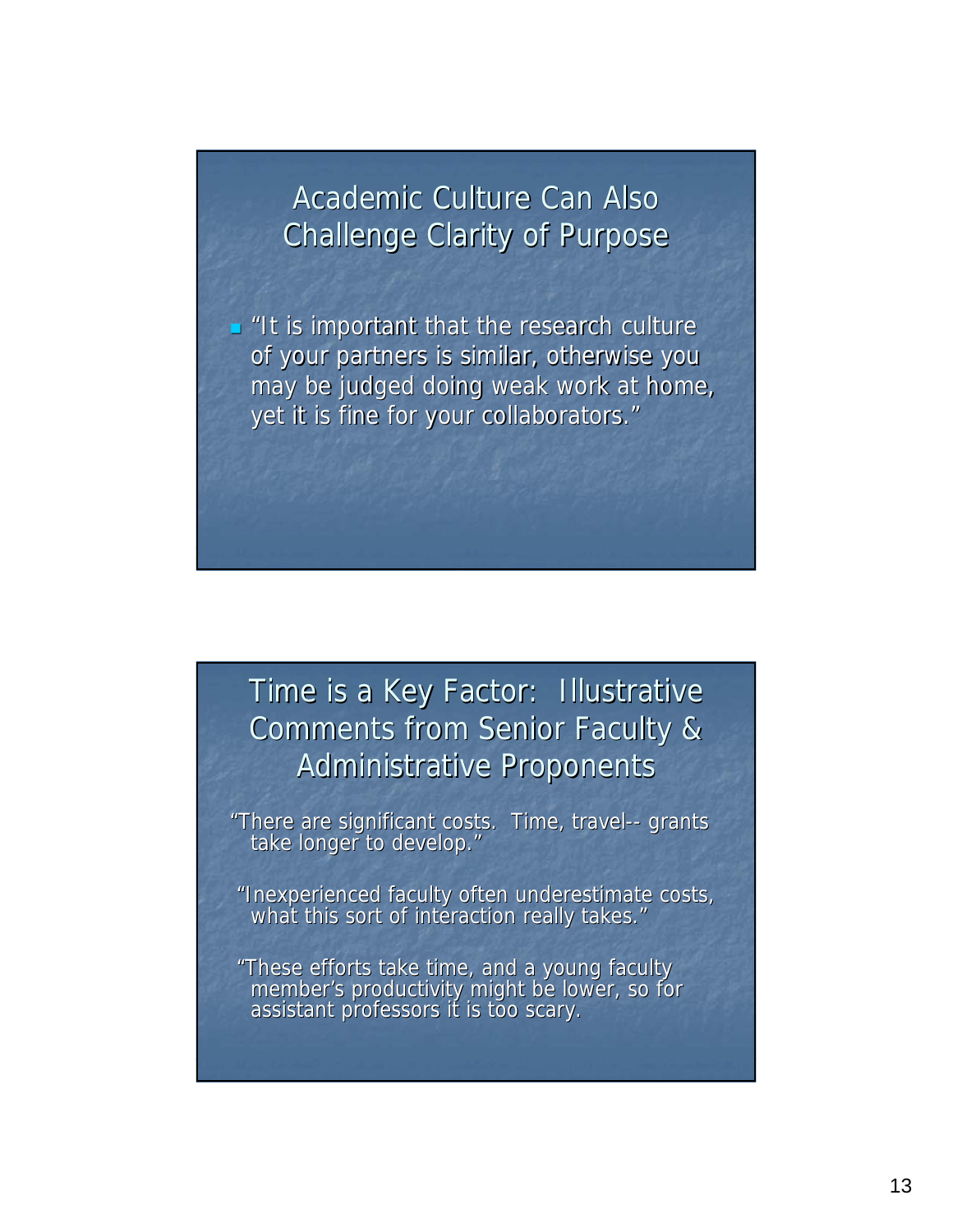#### These Realities Shape Faculty **Behavior**

"My institution is looking for number of publications and dollars. If this slows me down, I am not interested."

#### Incentive System is Broader than Institution, Bigger than Champion

- **Institutional incentive/disincentive** structure will trump the presence of a champion or funding
- **Politics and broader reward system of a** particular scientific culture will trump the institutional incentive/disincentive structure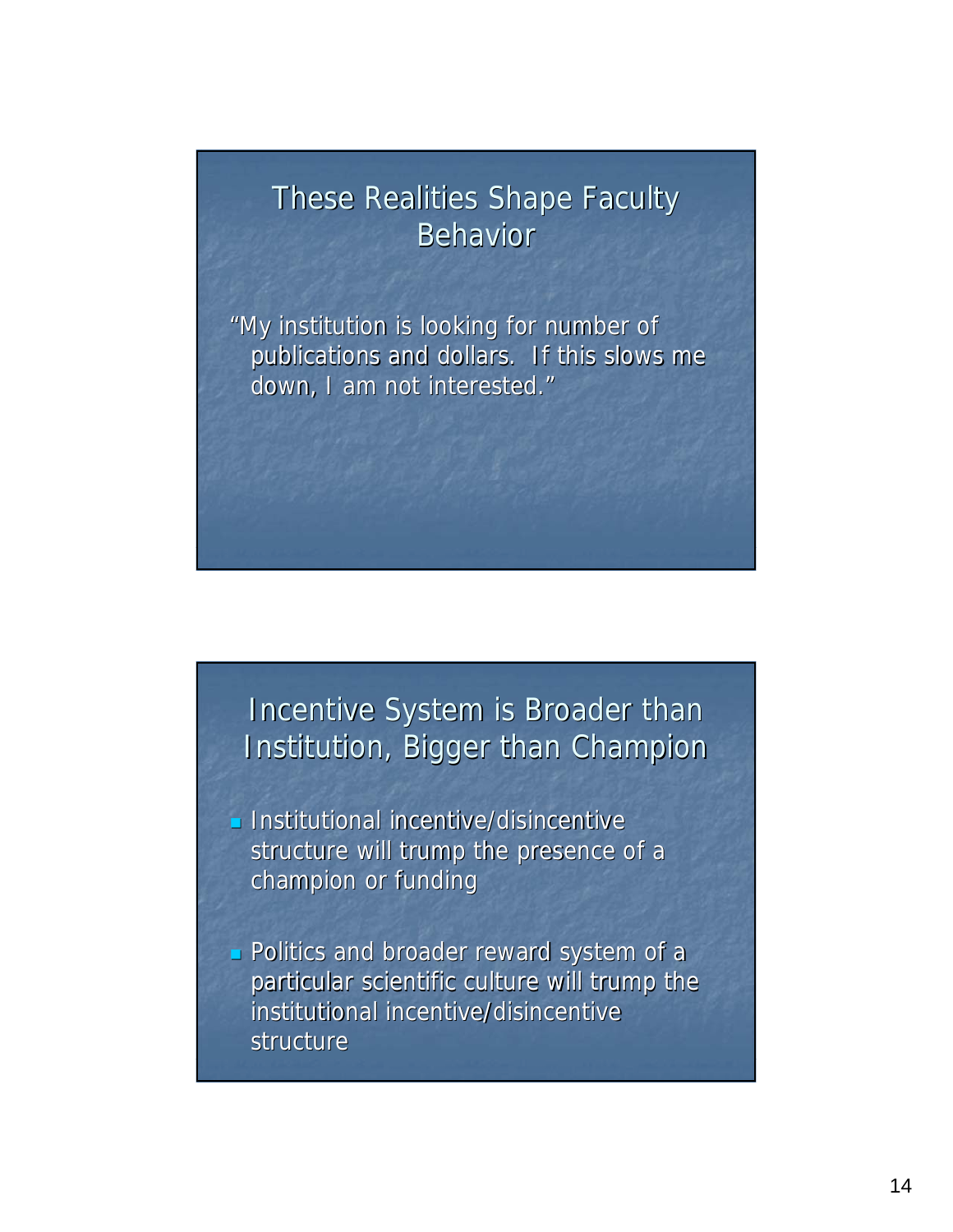#### $#5:$  Collaboratives with Human Subjects or Sensitive Topics

- $\blacksquare$  Marked increase in time for Institutional Review Board approval on US side
- Extended time period for approval in Extended time period for approval in partnering institution partnering institution
- $\blacksquare$  Translation and back translation challenges (time, cost, availability of translators)

## #5: Human Subjects/Sensitive **Research Continued**

- $\blacksquare$  Reliability and validity of instruments tested in only one language
- **Compliance may mean different things in** different nations
	- $\Box$  Research integrity potentially viewed differently
- $\blacksquare$  Again, complexity of the construct matters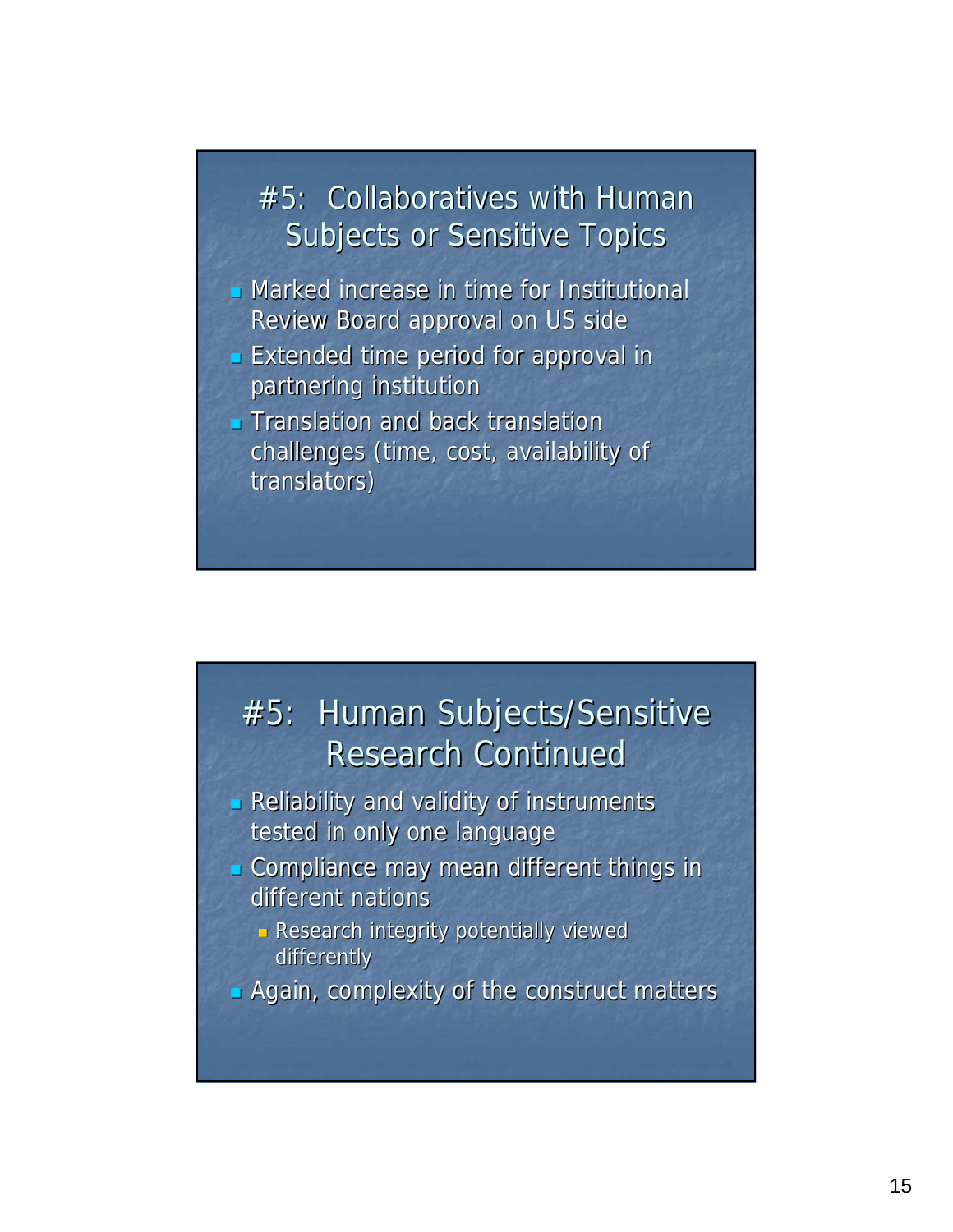

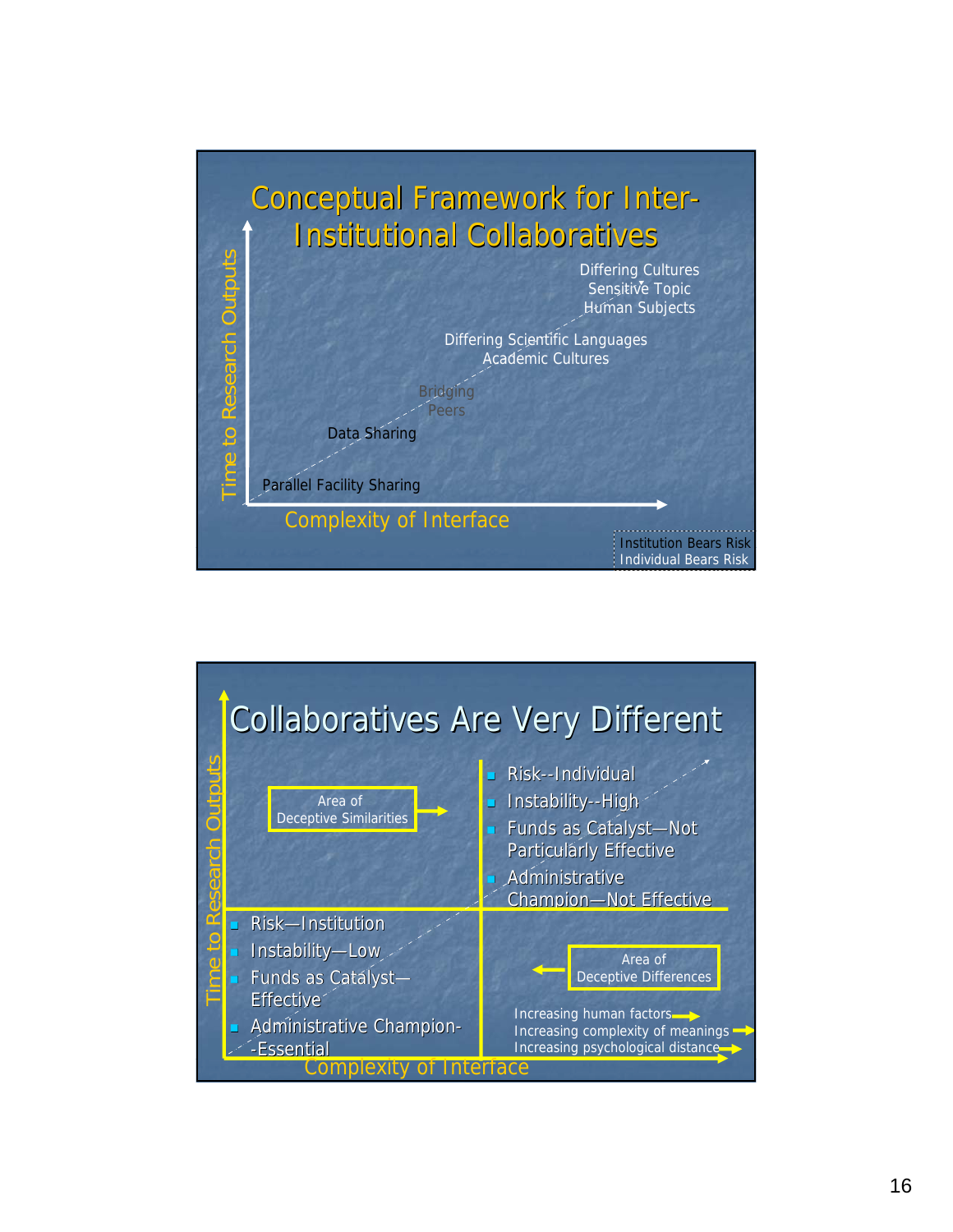

- **Effective or even essential in Q III**
- D Not essential or potentially even helpful in Q II
- $S$ tability
	- Decreases along Q III to Q II
- $\blacksquare$  Individual risk
	- **Increases along Q III to Q II**
- $\blacksquare$  Institutional risk
	- $\blacksquare$  Decreases along that same axis

#### $I$  Time

- $\blacksquare$  Most important in Q II
- $\blacksquare$  Money and Intellectual Property
	- $\blacksquare$  More important in Q III

## Yet Success Defined Similarly

- $\blacksquare$  Research Dollars
- $\blacksquare$  Publications
- **Foundation for more research**
- **Patents (in some disciplines)**
- $\blacksquare$  In some cases, opportunities for graduate students, teaching collaboratives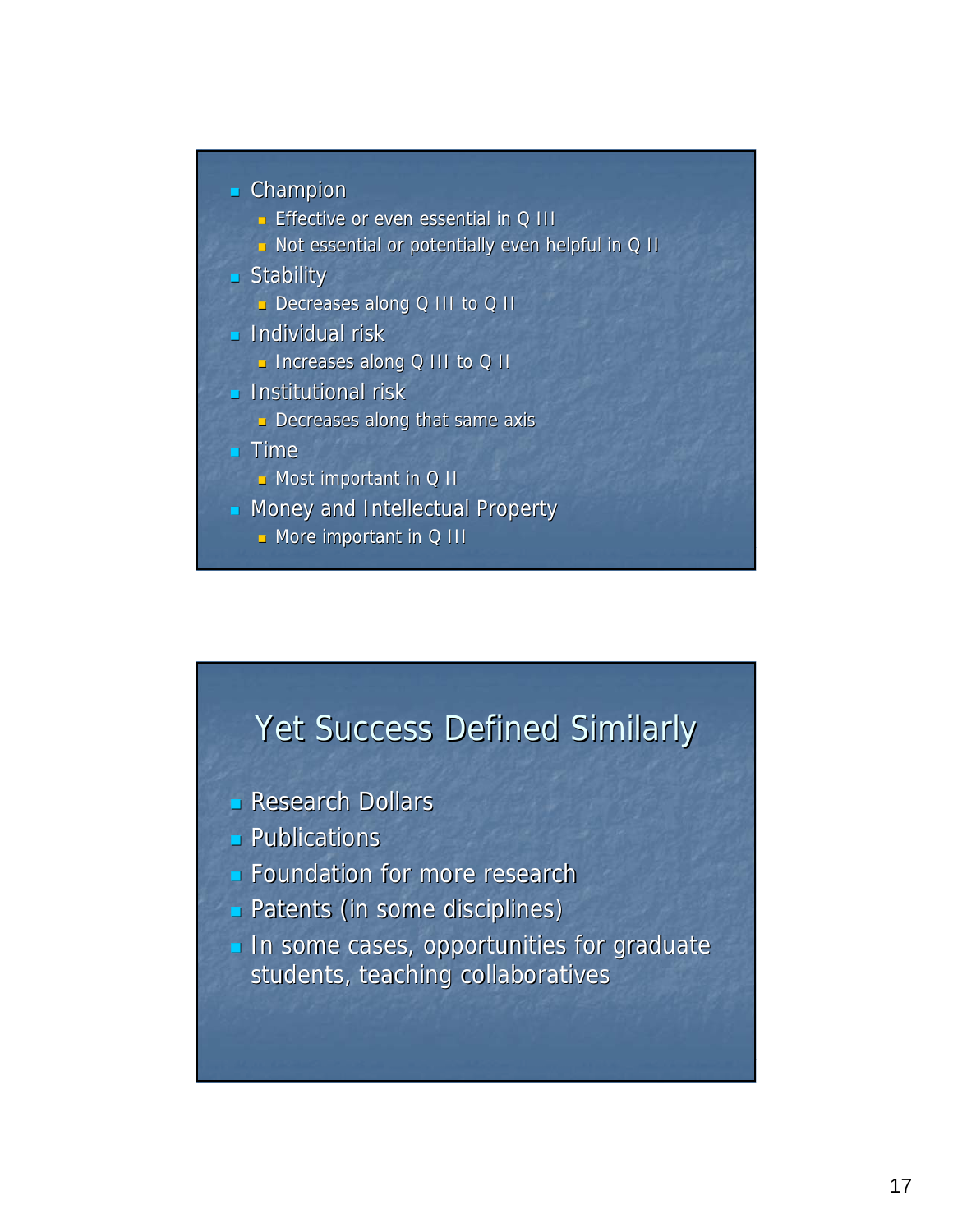## Conclusion

- **Research collaboratives vary dramatically** in the dimensions of interaction that need to be negotiated and accommodated
- $\blacksquare$  Thus, interaction costs are different
- **Effective strategies also vary**

#### Languages Impacting Collaboration

- Scientific Language
- **Institutional Language and Culture**
- **Potential for Precision of Study Constructs** and Project Goals
- Spoken Language
- **Implicit Social Language of Larger Culture**
- **Language of Profit**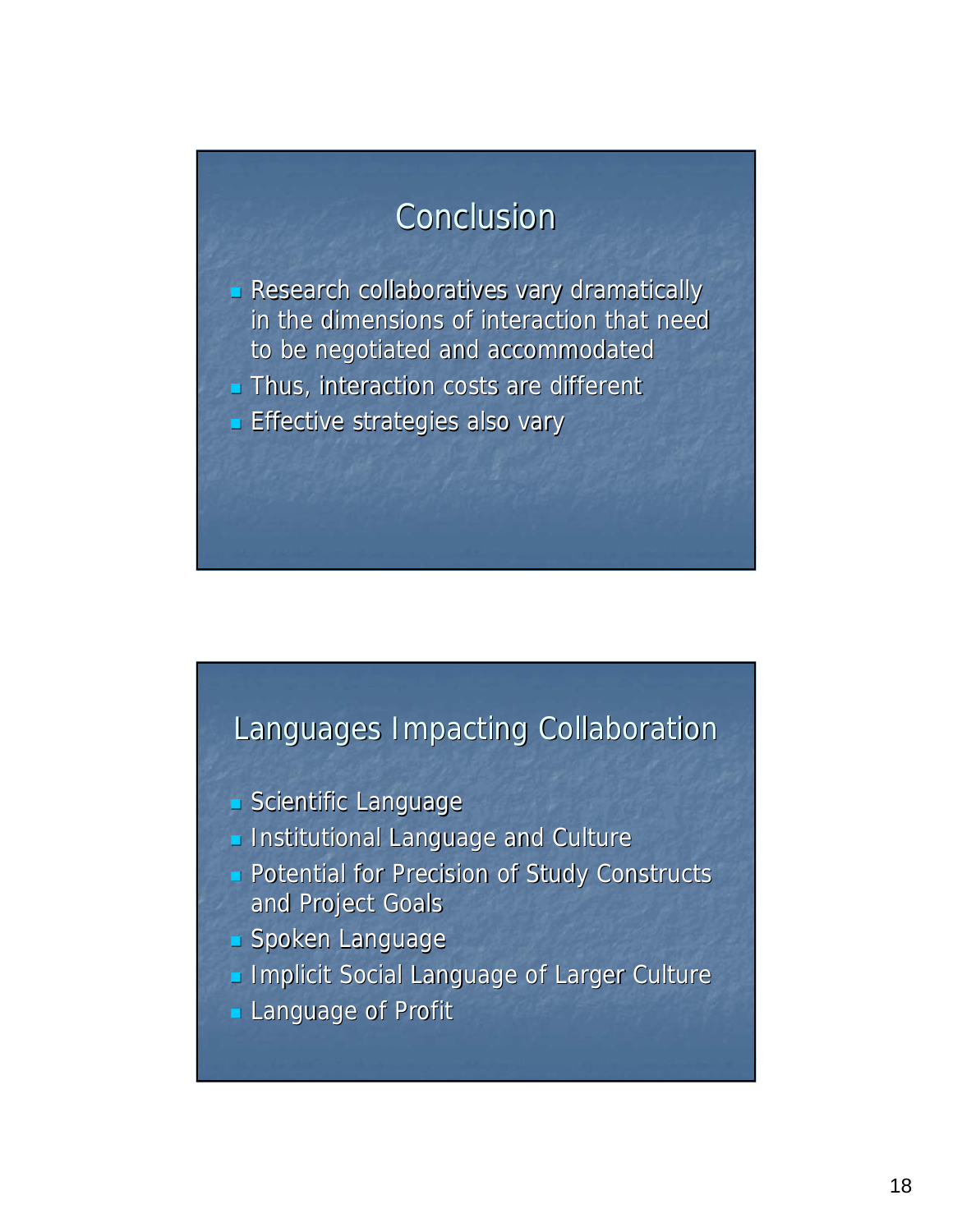### **Recommendations**

- Plans should carefully consider the type of Plans should carefully consider the type of collaborative, the partners, and structures and processes necessary for success
- $\blacksquare$  Senior faculty and mentors should be thoughtful in advising junior faculty and graduate students, appreciating risks of time and instability in some collaboratives

#### Development Time Should Include

- **Clear understanding of the goals of each** partner
- $C$ riteria for success
- $\blacksquare$  Criteria for abandonment of the project
- **Expectations around intellectual property**
- The meaning & costs of research integrity/compliance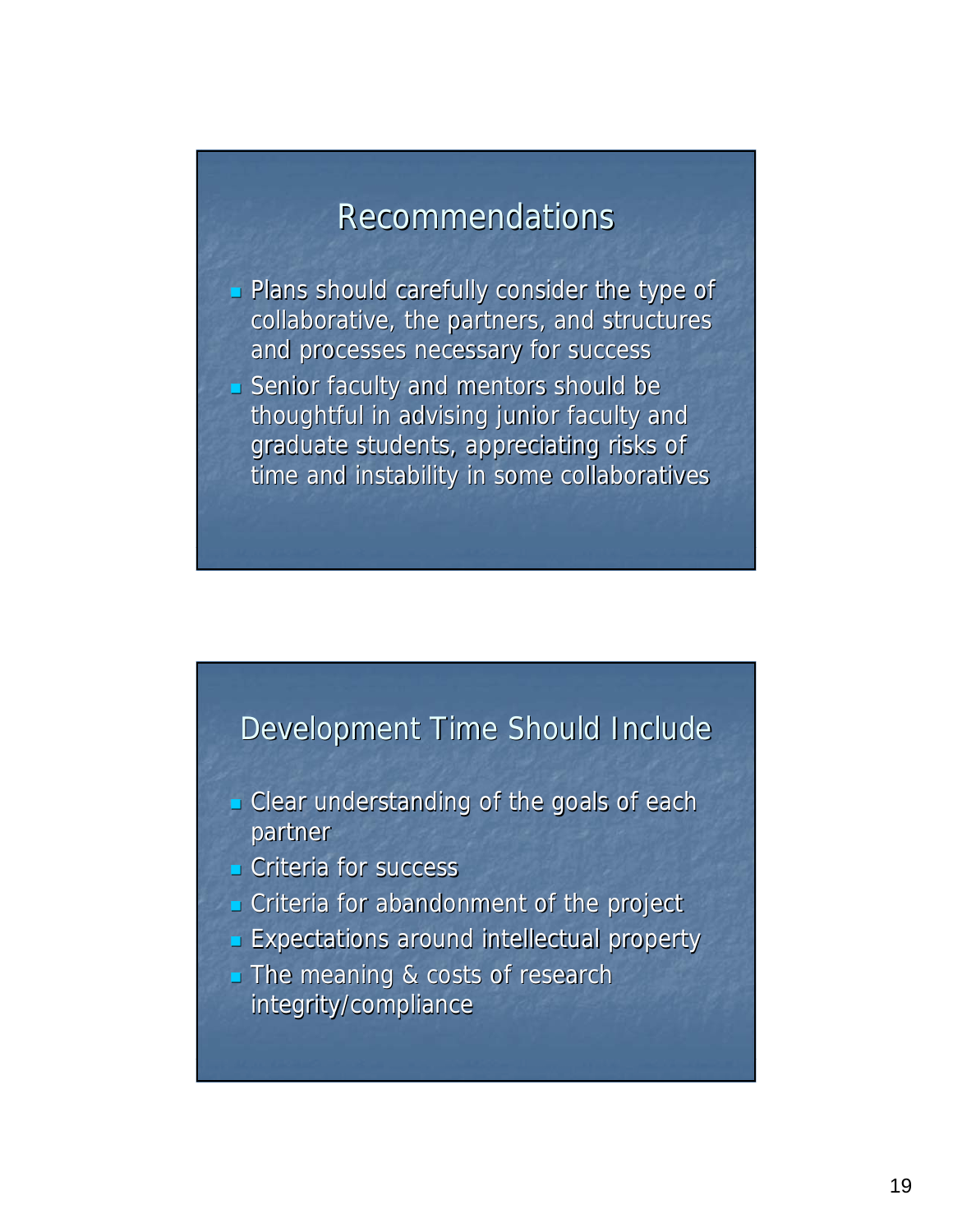## NOTE!

This extends the time *before* the perceived beginning

### Recommendations Continued Recommendations Continued

- **Proposal development should consider real** costs, inclusive of time and what that time costs
- Funders must become cognizant of these as well
- $\blacksquare$  Special issues with human subjects
	- $\Box$  One full FTE of staff for IRB coordination between two US AHC (Moraham et al, 2006)
- $\blacksquare$  Outcome expectations should reflect what is possible, by type of collaborative
- **Implications for faculty reward and retention** system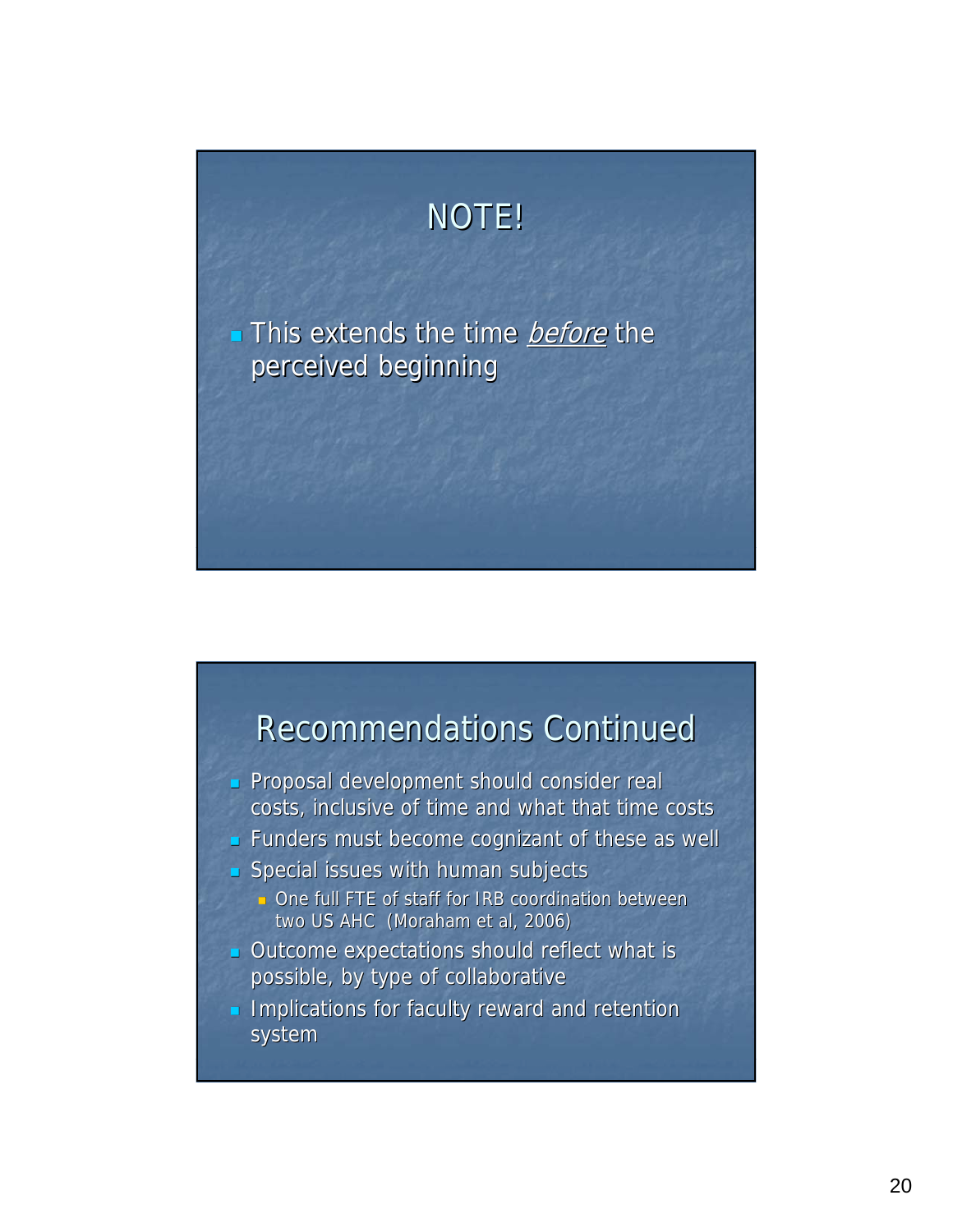## **Further Study**

- **Intellectual Property**
- $\Box$  Compliance
- **Human Subjects**
- **Faculty Incentive & Reward Systems**
- **University/Corporation Collaboratives**

## **Recommendations From Respondents**

 $\blacksquare$  Socialize graduate students in interinstitutional research

…"Our students are in a four dimensional world. Are we in two?"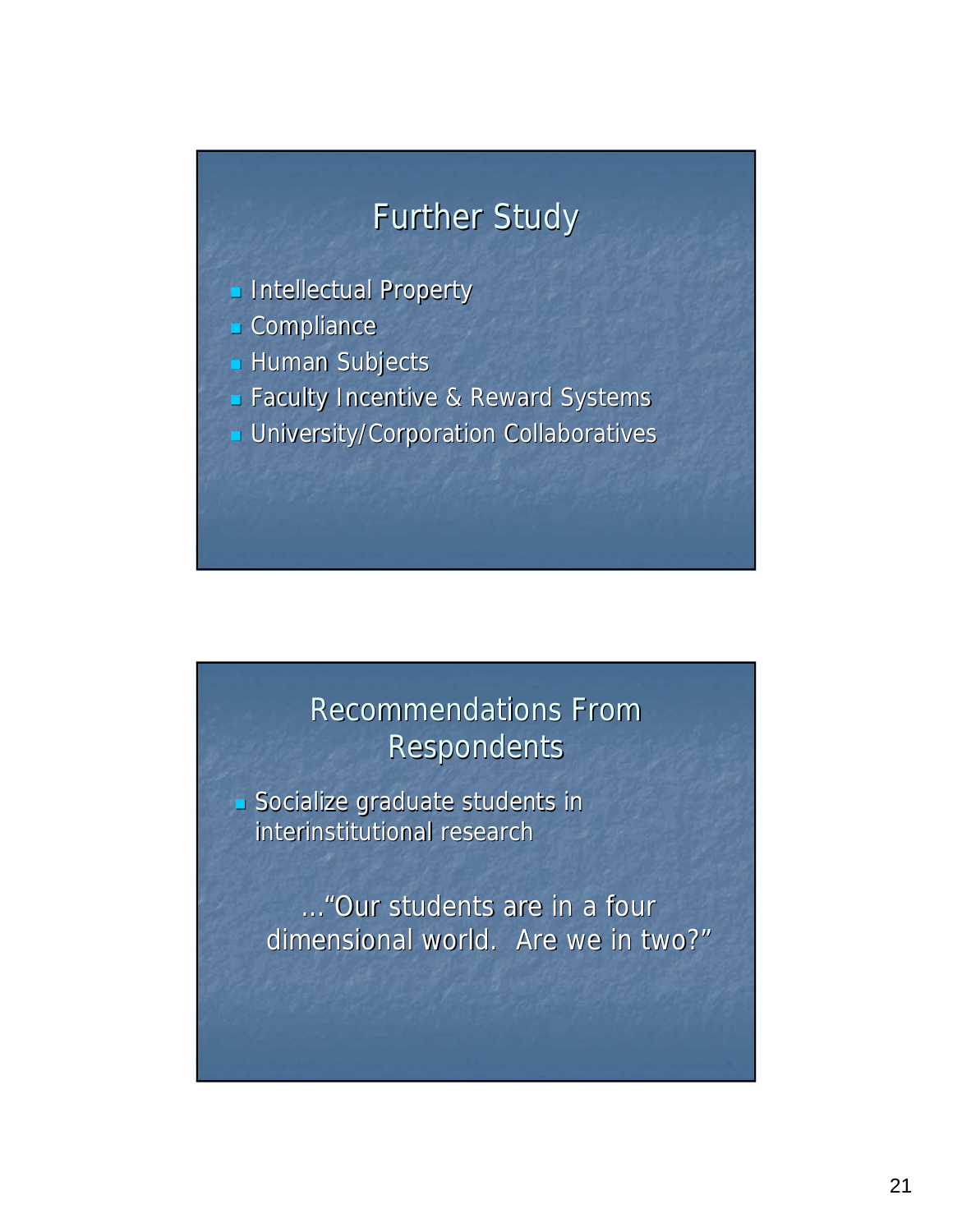### Respondents Recommendations

- Creation of incubator interaction spaces Creation of incubator interaction spaces
- **J** Use of social networking space for community building
- Coaching, content in graduate seminars Coaching, content in graduate seminars on virtual teams, reading electronic & virtual body language; formal training in "interaction repair"
- Graduate student exchanges

#### Respondents Recommendations

 $\blacksquare$  Mediator, culture broker, not necessarily just a native speaker

A formal leader "on the ground" in all "serious" collaboratives